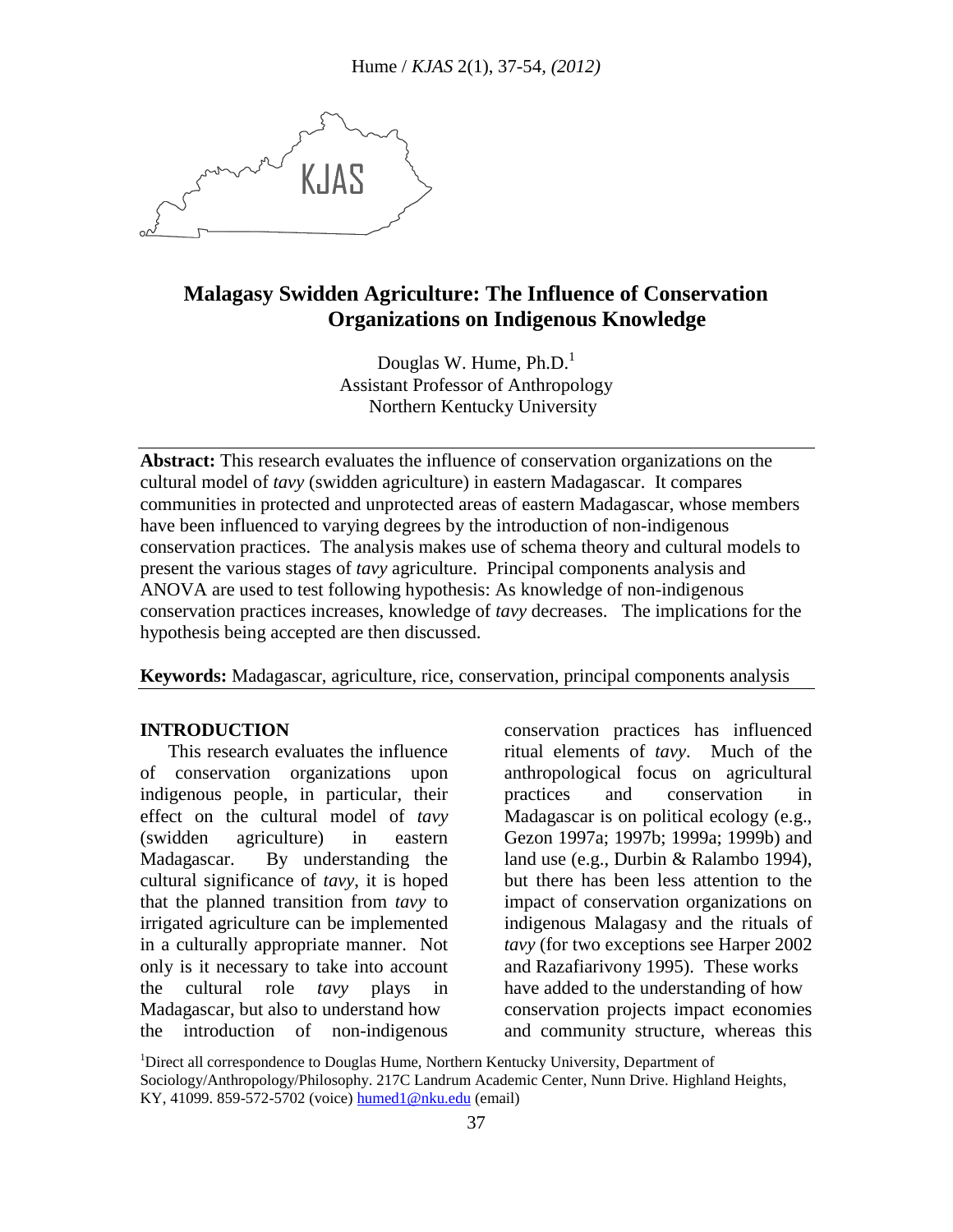research addresses the impact projects have on knowledge and ritual. This research makes use of schemas and cultural models as units of ethnographic analysis to examine ritual elements of *tavy*. By using the concept of cultural models, shared cultural knowledge is the focus of this analysis.

 Agricultural practices in Madagascar have received much attention by economists, biologists and agricultural scientists, but, in comparison, little has been done to understand the cultural aspects of Madagascar's swidden agriculture. The agricultural practices of the communities located in protected areas of primary and secondary midaltitude rain forests are monitored by the Association Nationale pour la Gestion des Aires Protégées (A.N.G.A.P.) and the agricultural practices of those located in unprotected areas of severely degraded mid-altitude rain forests are monitored by the Ministre des Eaux et Forêts (M.E.F.). A.N.G.A.P. serves as a Malagasy non-governmental organization (NGO) that manages protected areas while the M.E.F. focuses on remnants of forest that are not included in protected areas. In addition to these two Malagasy agencies, several international NGOs are promoting conservation and sustainable resource use in Madagascar (e.g., USAID, WWF and the World Bank). Central to many of the programs of these NGOs is educating the local indigenous population on non-indigenous techniques, which are often designed without considering their impact on local beliefs and knowledge.

## **PROBLEM**

 There has been a recent shift within ethno-ecological research away from the focus on either beliefs or behavior (e.g., Alvard 1995; Alvard and Kunzar 2001; Ruttan and Borgerhoff Mulder 1999; Winterhalder and Lu 1997) to exploring the pattern of environmental knowledge and the effect of cultural models of the environment on behavior (Nazarea 1999:93-4). Where focus on environmental models of thought have occurred, they have not assessed the extent to which the model was shared (e.g., Schareika 2001). The analysis of intercultural variation allows for the assessment of the degree to which cultural knowledge is shared within a group (Boster 1985; 1987; Brewer et al. 1991; Garro 1988; 2000; Romney 1989; 1999; Romney et al. 1987; Romney et al. 1986). By both understanding the effect cultural models have on behavior and how the cultural models are shared within any one community, development agencies may be aided in their implementation of programs that impact cultural behavior and beliefs.

 Indigenous communities are not always successful instituting a conservation program because "traditional conservation beliefs… are not ready-made prescriptions for today's world" (Western and Wright 1994, 2). In Madagascar, as well as other areas with indigenous populations, the hope is that the coordination of scientific research and indigenous traditional values will lead to projects fulfilling their goals (Rabetaliana and Schachenmann 1999). It is not enough to have conservation biologists and/or ecologists involved with a conservation project, but the members of a community must be aware of the consequences of their subsistence practices on the environment (Kleymeyer 1994, 323). Conservation projects have attempted to increase awareness through either reviving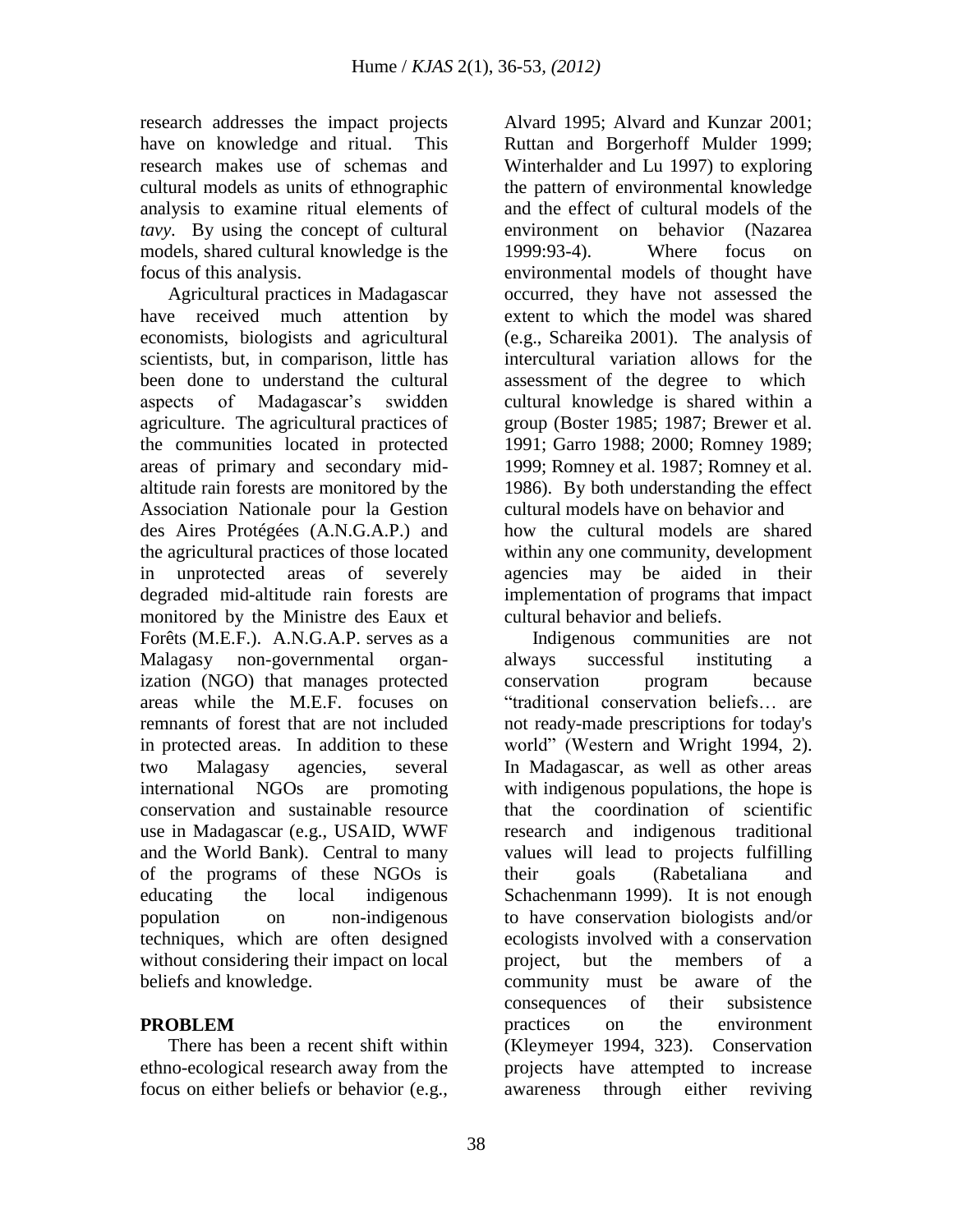traditional conservation ethics or education on contemporary conservation methods. Conservation programs in developing countries are unlikely to meet their goals without the cooperation of the community in which the program is applied, no matter how many scientific specialists are involved.

 This research is the result of a collaborative effort between multiple agencies<sup>1</sup>. including L'Association Nationale pour la Gestion des Aires Protégées (ANGAP), Toamasina and Parc National D'Andasibe, and the Ministre des Eaux et Forêts (MEF), Toamasina, to evaluate whether a transition from rice grown by swidden agricultural methods to wet terraced fields is feasible in the eastern Madagascar province of Toamasina. *Tavy* is of interest to scientists and conservation groups in Madagascar not only because of its adverse effect on the endemic flora and fauna, but also because it is both ecologically and economically unsustainable under current human population densities. Only one of the over 200 rural farmers interviewed stated that they could be self sufficient by farming alone, as their crop yields were too low due to overuse of the land. Farmers report that they may allow a field to lay fallow for only two years, instead of ten or more, because they lack enough fertile land in which to grow their crops. Several institutions and agencies are currently exploring possible methods of instituting a change of agricultural practices in the eastern regions of Madagascar. This transition is essential so that the Malagasy population not only has a stable source of food but also is able to maintain its environmental and economic integrity. These agencies and institutions also seek to protect the remnants of rainforest and

to restore the degraded buffer areas around protected areas. The practice of swidden agriculture in these buffer zones prevents this restoration. The goal, then, is to end the practice of swidden agriculture by providing an alternative means of agricultural production that is ecologically and economically viable for the area. For a more detailed discussion of the stakeholders and history of agricultural development and conservation in eastern Madagascar, see Hume *in press* and 2006a.

## **SCHEMAS AND CULTURAL MODELS**

 The term, schema, was suggested by Mandler (1984) to have been in use as early as Immanuel Kant (1929 [1781]), when Kant described a canid's recognition of other creatures as schema. However, it was not until the early 1970s that schemas were applied to the human condition and became a part of cognitive anthropology's repertoire for identifying and describing human thought. Schemas are cultural constructions of human thought that are used to process information. Individuals share schemas with other's in their cultural group, which in turn allows symbolic communication about complex ideas and/or processes. Put concisely, a schema is defined here as a culturally bound cognitive representation that enables the interpretation of data by a person or group and possible reaction to that information by applying contextual data to a set pattern of thought. The contextual data enables interpretation of external stimuli through use of the schema as a way to 'think through the problem' by placing the data in empty 'slots.' Schemas are embedded within and related to other schemes. This embeddedness leads to a hierarchal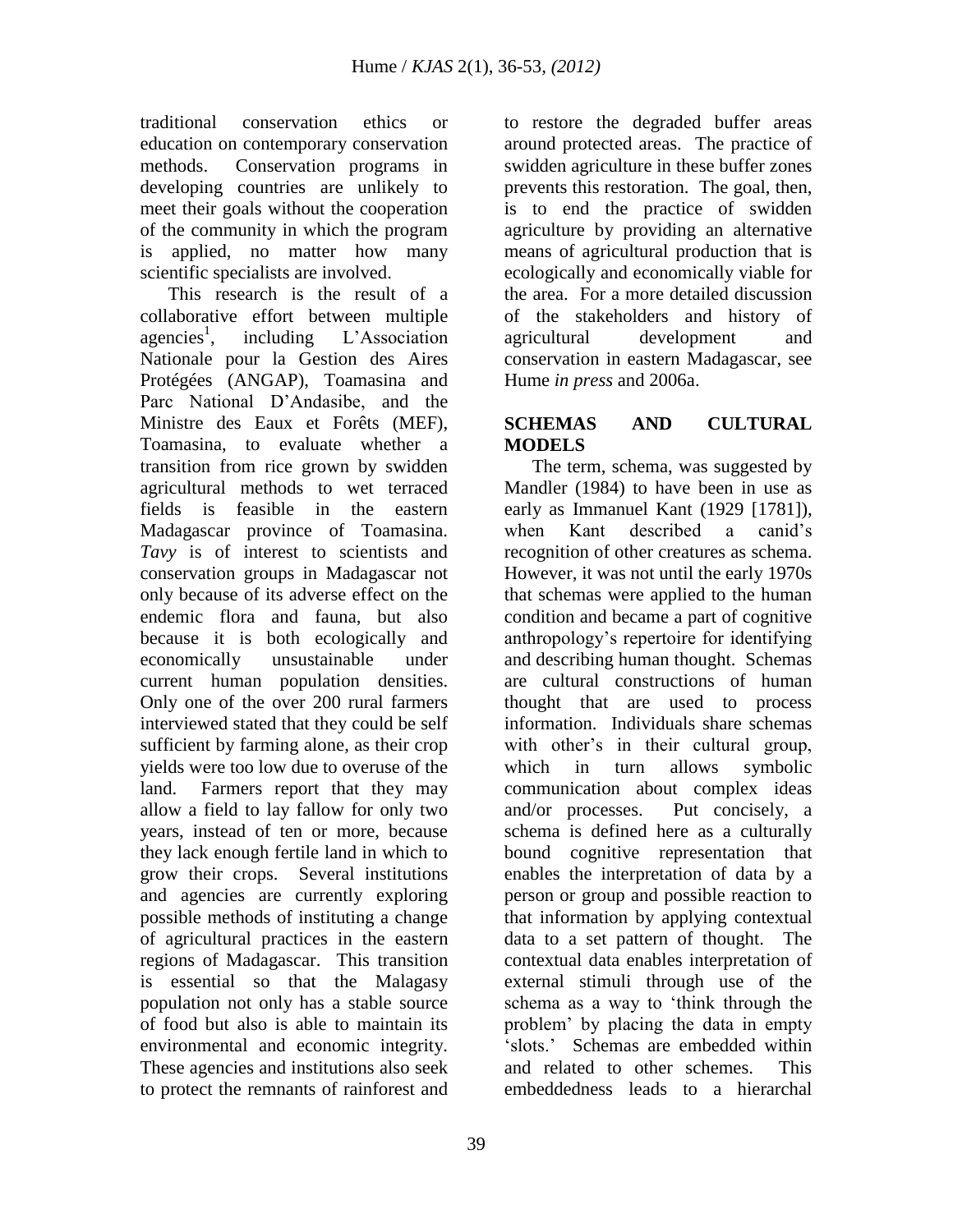complexity where multiple schemas are subsumed within one schema and several schemas may be found at similar levels of the hierarchy (D'Andrade 1995, 124).

 While cultural models are implicitly linked with schema theory, the use of the cultural model concept also predates cognitive anthropology, just as the idea of schemas. The concept of cultural models is attributed to Craik (1943), who used cultural models to describe the decision making process where past experience and knowledge are used to solve a problem. Therefore, in Craik's synthesis, cultural models are simply complex schemas that are used in problem solving. D'Andrade writes that the main difference between a cultural model and a schema is that, by definition, a schema must be simple enough to be held in short-term memory and anything more complex is a cultural model (D'Andrade 1995, 152). D'Andrade continues that cultural models consist of one or more semantic relationships (schemas) that organize the elements of cognition into interpretive frameworks used to describe internal or external phenomena (1995, 151).

 Several authors (e.g., Kronenfeld 2000; Shore 1996; Strauss and Quinn 1997) take cultural models as their level of analysis and have developed a descriptive definition of cultural models. The first aspect of cultural models that is evident in the literature is that cultural models are shared representations of common knowledge. In this logic, schemas are therefore defined as individual perceptions subject to individualistic experience as opposed to shared cultural models (Strauss and Quinn 1997, 122). It is this group quality rather than individual knowledge that makes cultural models elusive, since

the level of any analysis of cultural models must incorporate individual knowledge as representative of group knowledge. Complicating this further is the fact that individuals may be participants in several groups and group membership must be ascertained to define knowledge communities. However, the amount of "sharedness" that is necessary for a determination as a cultural model and not as an individual schema is not always quantifiable, but may be determined by the researcher's "taste" (Strauss and Quinn 1997, 122). There are not inherent mechanisms within the cultural model concept to determine to what degree the model must be shared in order to be called a cultural model.

 This research follows the aforementioned assertion that a cultural model is built upon two or more related schemas and must be shared among a cultural group. However, to what degree a model of knowledge needs to be shared to be considered a cultural model is more difficult to address. One solution to this dilemma was found by Garro (1988), who determined the sharedness of cultural models through the use of consensus analysis (e.g., Romney, et al. 1986). Garro (1988) examined the variation and consensus of Ojibway Indian's knowledge about high blood pressure. Through her analysis, Garro illustrates how cultural consensus analysis can quantifiably measure the degree of each informant's shared cultural knowledge about high blood pressure with the rest of her sample (1988, 104-108). The analysis presented below follows Garro's lead by using a quantifiable measure of shared knowledge, principal components analysis (a form of consensus and/or cultural variation analysis), to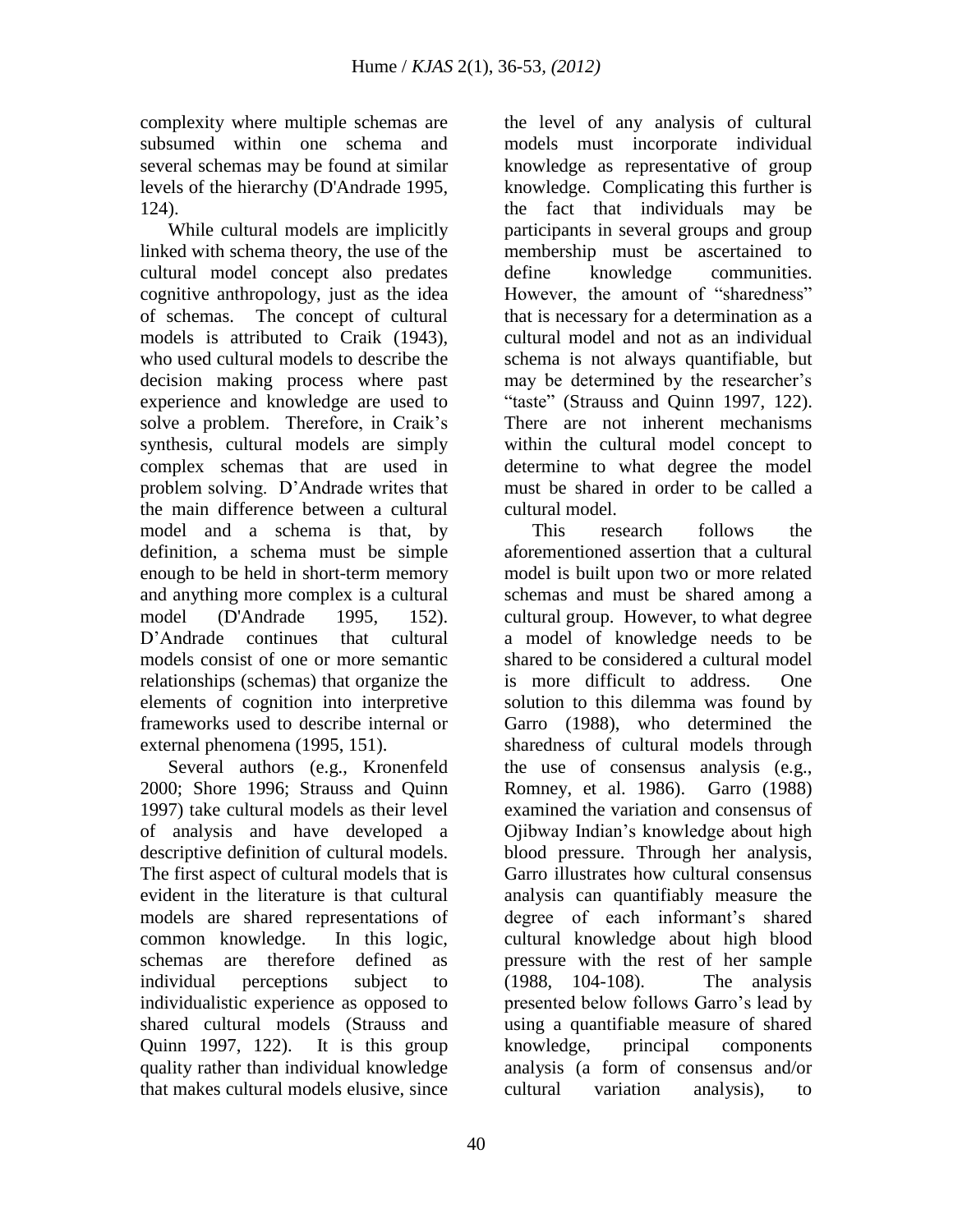demonstrate that knowledge about tavy is a cultural model.

## **Hypothesis**

 Fieldwork conducted in early 2003 identified that the rituals associated with *tavy* appeared to vary inversely in proportion to the degree that rural farmers were the beneficiaries of development programs aimed at improving crop yields by FOFIFA, MEF and MEA. Because development programs appeared to be influencing the ritual beliefs and practices of the farmers, this research attempts to test the following hypothesis: As knowledge of non-indigenous conservation practices increases, knowledge of *tavy* rituals decreases. If there has been important influence by conservation groups on local cultural practices, conservation organizations might be displacing indigenous beliefs with non-indigenous ones. This could be a sign of the success of conservation organizations in reducing agricultural practices that are no longer sustainable. If conservation groups have not influenced local cultural practices, both knowledge of nonindigenous conservation practices and *tavy* may increase. In other words, it could be that conservation organizations promote the sharing of knowledge of both non-indigenous conservation practices and *tavy* as result of educational materials comparing nonindigenous conservation practices and *tavy*. A final possibility is that there may be no correlation between shared knowledge of non-indigenous conservation practices and *tavy*.

## **METHODS**

 With the aid of a technician from FOFIFA, rural farmers in two communities along the main highway

(Route National 2 (RN2) between Antananarivo and Toamasina) participated in the interviews. In both of these communities, farmers spoke about their methods of agriculture and the rituals performed while growing rice. There were approximately thirty extended structured interviews with the farmers in this area. Directly following fieldwork in Toamasina, there was an initial contact of local authorities for continued research in the Andasibe region and several additional interviews occurred. The result of this field season was an improvement in the knowledge and use of the Malagasy language for use in interviews and the construction of a cultural model of *tavy* from the qualitative data collected.

## **2004 Field Season**

 The variation in responses when questioned about the items offered during rituals appeared to coincide with the degree of information that the agencies gave the farmers regarding sustainable agriculture, which directly lead to the formation of the hypothesis of this research, that as knowledge of non-indigenous conservation practices increases, knowledge of *tavy* decreases. In the summer of 2004, the study consisted of 185 farmers in the Andasibe region (mid-level rainforest in eastern Madagascar) in three communities to test whether information given to the farmers by conservation organizations was affecting their ritual practices. The three locations for interviews were: (1) Andasibe – a city with an estimated population of  $5,000$ , (2) Mahatsara – a village with an estimated population of 250, and (3) Ampangalatsary is approximately 4 kilometers south of Andasibe with many small-interspersed communities and an estimated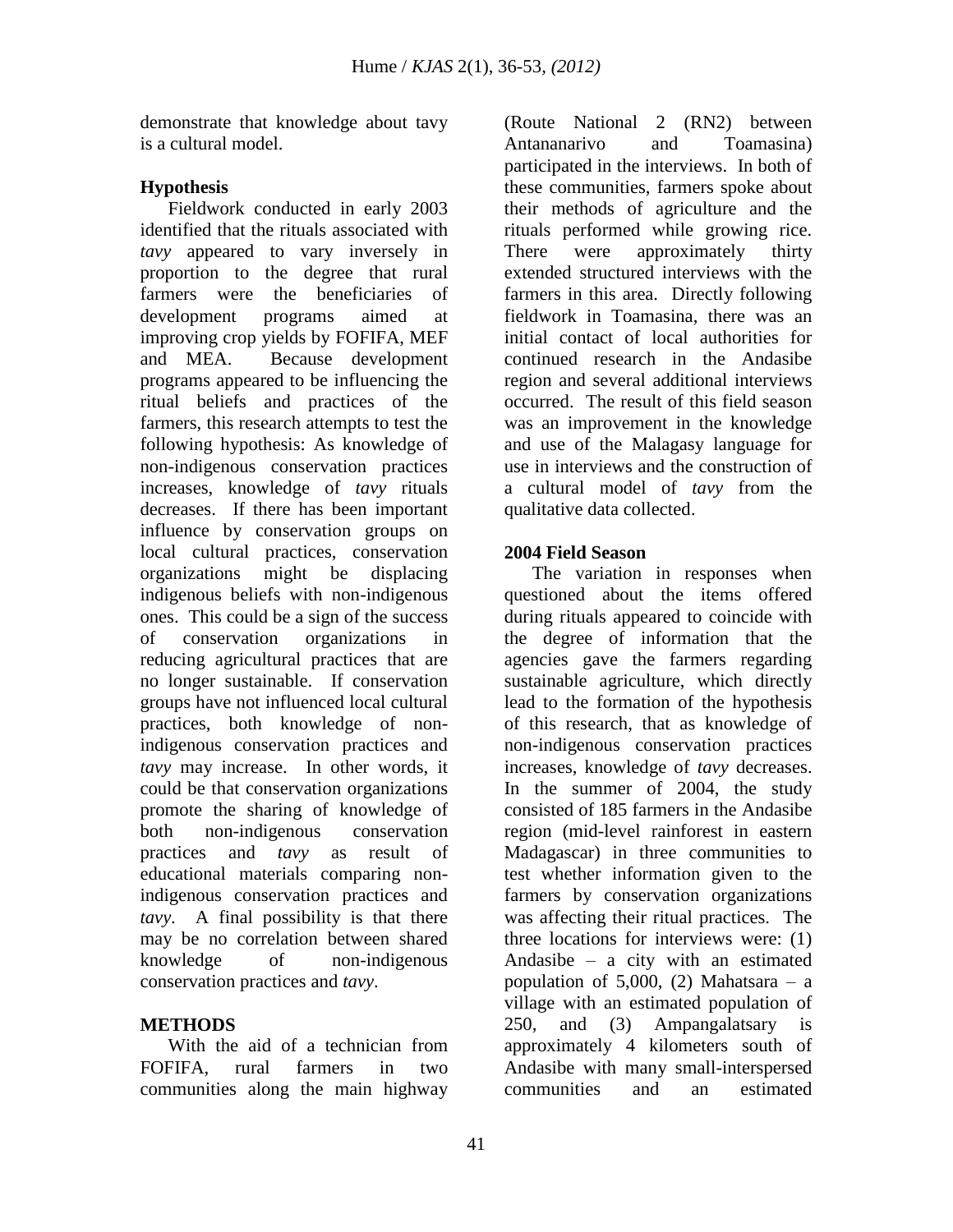population of 1,000. Communities in Andasibe and Ampangalatsary were also split, where at least five Betsimisaraka farmers were interviewed from each community. The informants who were chosen were those that were at their homes and available for interviewing (many were either in their fields or away on business during the day). Andasibe is an ethnically diverse town that was a major logging center and now is the center for two local mines and a railroad construction agency. Mahatsara village (approximately 8 kilometers north of Andasibe) contains mostly individuals from the Mantadia National Park nearby that choose to settle in a village created by the local conservation authority, ANGAP.

 The three particular sample populations were chosen because of their varying degree of connections with conservation organizations. Mahatsara village developed during the relocation of people from Parc National de Mantadia by ANGAP, continues to have strong connections with the local conservation authority (ANGAP) and MEF. Andasibe is equal distances from Mantadia national park and Analamazoatra special reserve and is the base of operations for seven national and international conservation organizations. Ampangalatsary, while near both the Reserve Speciale d'Analamazoatra and Reserve de Maromizaha<sup>2</sup>, and is not subject to the ongoing efforts of the conservation organizations operating in

- 
- 
- 
- 

Depending upon what the informant's answers were to these questions, follow up questions were asked to determine the vicinity, but does have influence from MEF. It was believed that Ampangalatsary would show high ritual knowledge and Andasibe low with Mahatsara falling somewhere in the middle, all coordinating with the amount of influence that the conservation organizations had with the sample populations.

 The first step of the survey was the creation of a survey instrument designed to collect both demographic and ritual performance data. Initially translated from English into Malagasy by a research assistant, they were later corrected by collaborators at the Institut de Civilisations / Musée d'Art et d'Archéologie de l'Université d'Antananarivo. The following demographic information was collected: age, ethnicity, religion, years lived in the area, years farming, items grown, other supplementary occupations, irrigated agriculture experience, and the last time *tavy* was performed. Although there are many ethnicities in the area, the Betsimisaraka<sup>3</sup> were the focus of this research as the area is part of their regional home (149 of the 185 total informants identified themselves as Betsimisaraka). The cultural model of *tavy* consisted of five ritual schemas and informants reported with which spiritual being each ritual was associated and which of the possible five offerings were appropriate. The following is the survey's four-point scale:

#### English Malagasy

- 1. Completely agree 1. Mifanaraka araky izany mihitsy
- 2. Somewhat agree 2. Mifanaraka eo eo ihany
- 3. Somewhat disagree 3. Tsy mifanaraka eo eo ihany
- 4. Completely disagree 4. Tsy mifanaraka araky izany mihitsy

why some offerings were thought appropriate or not.

The phrasing of the questions for the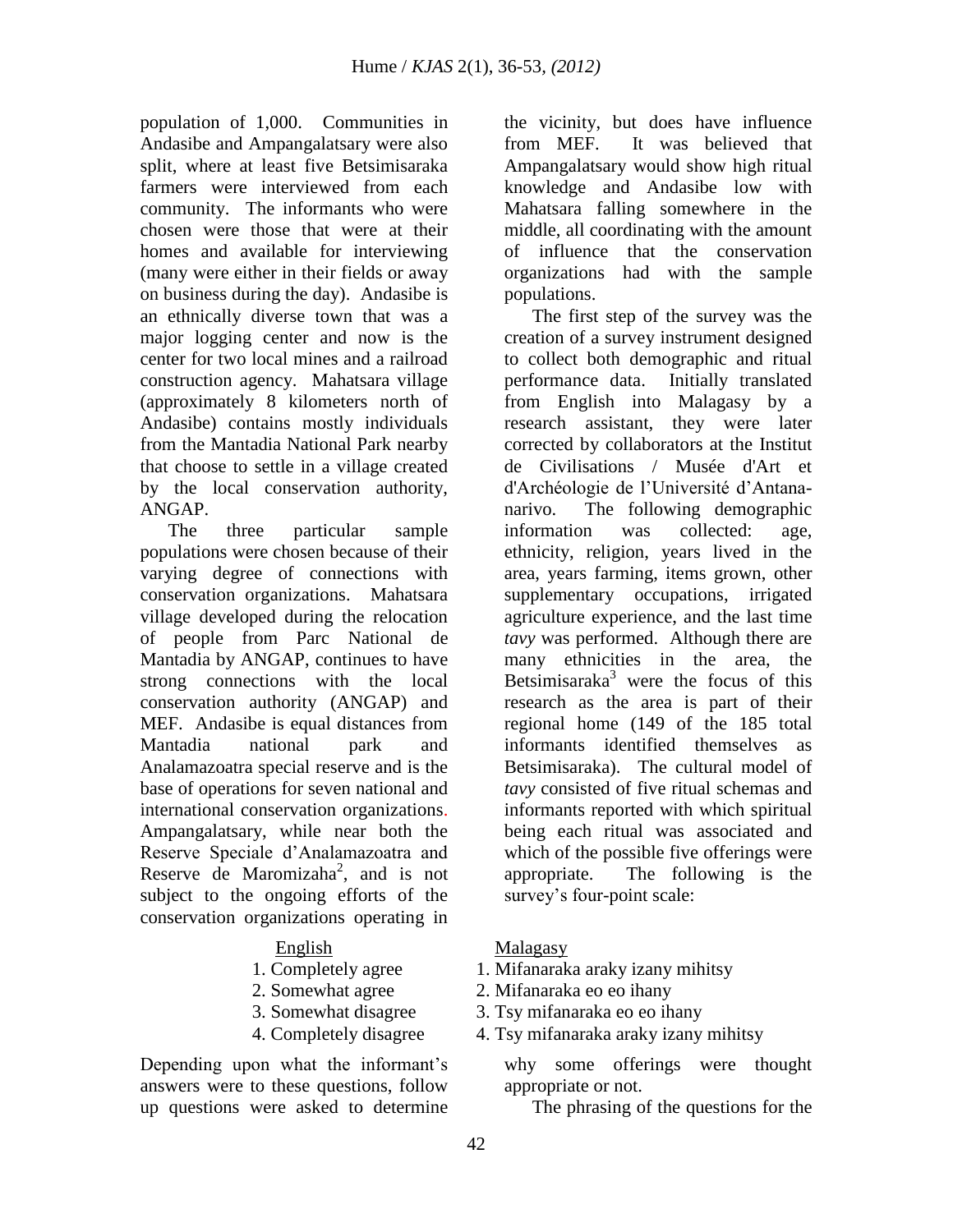survey assumes that reported knowledge of an action relates to acceptable behavior. The phrasing of the questions as "you should" do something is an attempt to measure acceptable behavior rather than whether the informant knows of a particular behavior or reports a normative behavior. It is entirely plausible that the reported acceptable behavior does not have any relation with actual behavior, but within the confines of limited time and resources, following each individual informant while they practiced *tavy* was not feasible. It is acknowledged that the relationship between what an informant states they should do and what they actually do is spurious at best, but at least shows that the reported acceptable behavior does, in fact, reflect agreement and disagreement among informants in their perception of *tavy* practice.

 While collecting data on the cultural model of *tavy*, the number of conservation organizations working in each of the sample populations was determined. This data will be used later to determine the effect they have on *tavy* knowledge. Andasibe currently has seven conservation organizations working with the local population which include the following: the Association Nationale pour la Gestion des Aires Protégées (ANGAP), Ministère des Eaux et Forêts (MEF), Association Mitsinjo, Stiftung Natur und Artenschutz in Den Toten (NAT), United States Agency for International Development (USAID), World Wildlife Fund (WWF), Sampan'Asa momba ny Fampandrosoana - Fiangonan'i Jesoa Kristy Eto Madagasikara (SAF-FJKM), and Adventist Development and Relief Agency International (ADRA). Mahatsara has three conservation organizations working in the village

(ANGAP, MEF and SAF-FJKM). Finally, Ampangalatsary only has one conservation organization actively working with the local population, the MEF.

## **Statistical Analysis**

 Statistical analyses of the collected data began in the field by using SYSTAT 10.2 and SAS Version 8 for Windows statistical software packages on a laptop computer. Factor analysis of the inter-informant agreement matrix was used to explore the pattern of intracultural variation in the cultural model of *tavy* (Boster 1981; 1984; Romney 1994; 1999; Romney, et al. 1986). Factor analysis provides a way to test whether or not the variation is around a single cultural model. In addition, this method allows one to determine the culturally 'correct' answer without the researcher's prior knowledge (Romney, et al. 1987). One can infer that informants have converged on a single cultural model if the first eigenvalue is several times larger than the second and if the first factor scores are all positive (Romney, et al. 1986, 323). In addition, Pearson's R statistics determined whether the differences between the knowledge of different community members were significantly different. The result of this analysis will show what aspects of the cultural model the three subpopulations share.

## **Tavy Rituals**

 During six months of fieldwork in early 2003, 54 farmers from three localities within eastern Madagascar participated in interviews designed to elicit what rituals are associated with *tavy*; and their cultural model of *tavy* (for a description of *Tanim-bary* [irrigated field] rituals see Hume 2006b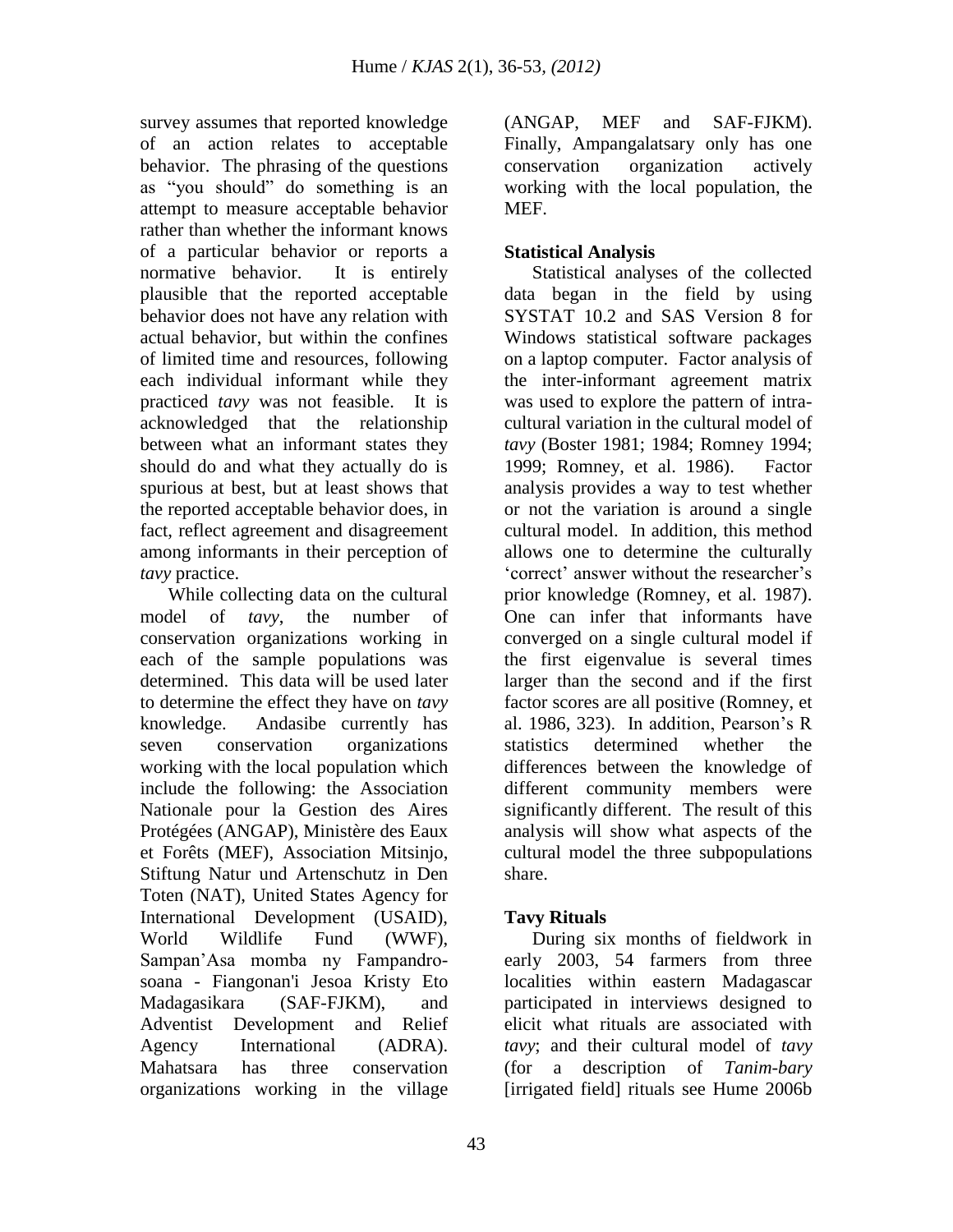and 2009). Four distinct ritual schemas emerged from the interviews, one for each of the four stages of the swidden cycle for which rituals are performed. There are four periods during *tavy* that rituals are performed: cutting, burning, planting and harvesting. Each of the rituals seeks to implore a supernatural entity to effect change, god (*Andriamanitra*), the ancestors (*razana*) or natural spirits who live on the land (*zanahary*). There was much variation in what the farmer offered to the intended entity of the ritual.

## **Offerings**

 Each of the farmers interviewed stated that they performed all of these rituals, but the offerings given at each ritual varied. The five items most commonly offered are *vary fotsy* (cooked white rice), *masomboly* (seed reserved to be sown), *tantely* (honey), *toaka-Gasy* (distilled rum made with sugar cane) and *betsabetsa* (fermented beer from rice and honey). *Vary fotsy* is literally translated as white rice, but, in rituals, can be any type of rice. Rice was the food of the first Malagasy and forms a pact with the spirits so that no harm will come to the farmer. *Masomboly* represents fertility or the potential for fertility. The sweetness of *tantely* represents goodness of harvest and/or body. The ancestors and other spirits understand honey, as it is natural and was available to the ancestors when they were alive in comparison with refined sugar, which is a more recent creation. *Toaka-Gasy* is a distilled alcohol made with sugar cane. Many of the farmers believe that *toaka-Gasy* is not clean because the process of making *toakagasy* includes mashing the cane fibers with the feet, which are dirty. Some of the informants stated that impure things

offend the ancestors and other spirits. *Betsabetsa* is beer fermented from rice and honey. The process of making *betsabetsa* by hand and is believed to be cleaner than *toaka-Gasy*. Many of the farmers also reported that because *betsabetsa* includes honey as an ingredient, *betsabetsa* could represent health in addition to its other properties. The ancestors prefer *betsabetsa* because the ancestors know *betsabetsa,* as they had it when they were alive.

 With each of the rituals, the entity is prayed to and offerings are presented on *ravinala* (travelers palm - *Ravinala madagascariensis*) leafs placed in the northeast corner of the plot, either on the ground or a platform (usually a tree stump). The choice of *ravinala* is not ritually significant, but is practical as it is common and has large leaves, which can serve as a place for offerings. The cardinal location of the offering is important. The east, for the Betsimisaraka, symbolizes life, as it is where the sun rises. The west symbolizes death, as the place where the sun sets. The north symbolizes the location from which the ancestors came to Madagascar and the south the location from where sorcerers came. The northeast direction the both symbolizes life and the ancestors, which is believed to promote the likelihood the ritual will be well received by the spiritual being to which it is aimed.

## **Cutting**

 The first of these ritual schemas occurs before the farmer cuts vegetation on the plot of land that is designated for *tavy*. This ritual attempts to implore the *zanahary*, naturally occurring spirits that live on the land, to protect the farmer and other workers from injury, especially as injury from the *angady*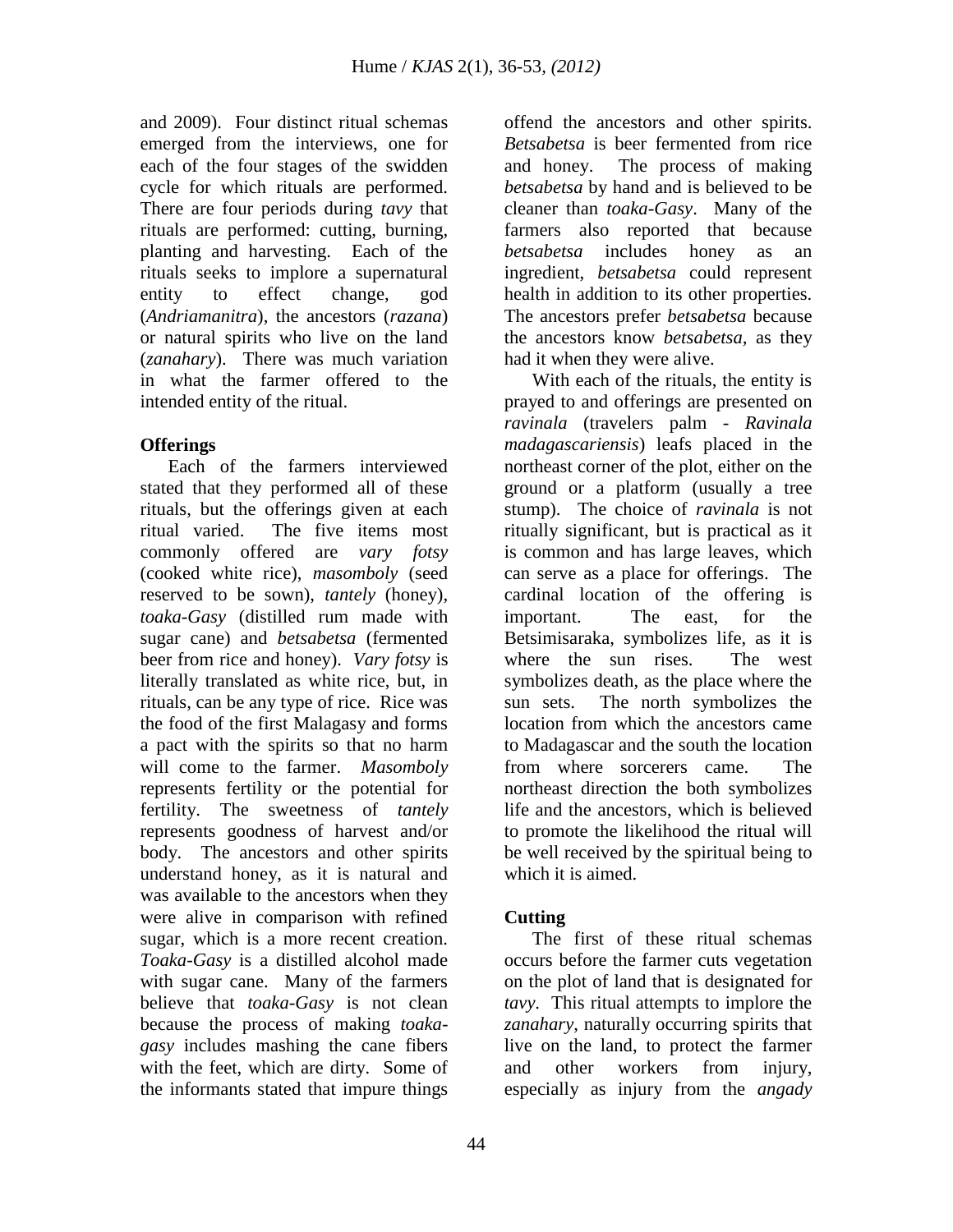(bush knife). After the most commonly offered items (*vary fotsy* and *tantely*) are placed on *ravinala* leaves in the northeast corner of the plot and a prayer is said to the *zanahary*. The farmer prays aloud and, according to one informant, the prayer is the following:

Come *zanahary*. Here is your *vary fotsy* and *tantely*. These are for you, *zanahary*. Take and eat them. Then go and leave me to work. Leave this place and go somewhere else. Leave here so I do not get hurt Leave here so I am not cut. Leave here.

During the prayer, one informant stated that she would make motions with her hands to indicate the location of the offerings and to put the offerings in her mouth. Once the ritual is complete, the farmer leaves the offerings for the *zanahary* and cutting begins.

### **Burning**

 The second ritual schema occurs before burning the dried vegetation, which farmers believe fertilize the field. During this ritual, the farmers are asking *Andriamanitra* (god) to protect the farmer from the fire and prevent the fire from spreading beyond the intended *tavy* field. Several of the farmers told stories of fires that burned out of control and harmed family members. In addition, stories abounded of fires that the farmer designed to burn two or three hectares spreading to destroy over one hundred hectares of vegetation. If the farmer performs this ritual properly, farmers prevent such events, and conversely, when a fire gets out of control, farmers believe that the ritual was improperly done or they did not have acceptable offerings. As with the prior ritual before cutting, the offerings (usually *vary fotsy*, *tantely* and *toaka-Gasy*) are placed on

*ravinala* leaves in the northeast corner and a prayer is said.

## **Planting**

 The third ritual schema, which contains two subschemas, occurs before planting rice seeds on the *tavy* field. The farmer will address both *Andriamanitra* and the *razana*. The farmer asks *Andriamanitra*, who has control over the physical environment of field such as weather, soil and water, to ensure a good crop and prevent heavy rainfalls that would erode topsoil. While the *razana* are ancestors, they are not necessarily the direct ancestors of the farmers, but prior inhabitants that own the land and may or may not be a relation to the farmers, as different ancestors inhabit different parcels of land and may have different personalities that may affect the choice of offerings. The ancestors have the power to pass on the requests of the farmers to *Andriamanitra* to ensure that the crop is successful. As with the prior rituals, the offerings (usually *vary fotsy*, *masomboly*, *tantely* and *toaka-Gasy*) are placed on *ravinala* leaves in the northeast corner and a prayer is said.

## **Harvesting**

 The fourth and final ritual schema is *lango*, the first rice ritual. Before the farmer harvests the main crop, the farmer takes six heads of rice from the field. The number six is a magically significant number, which represents good for the Malagasy. None of the informants could identify a common reason that the number six was good. The farmer dries the rice over a fire or by hanging the rice in his house. After drying the heads of rice, the farmer removes the kernels from the husk by placing them in a bag and beating them with a stick. The next step is to cook the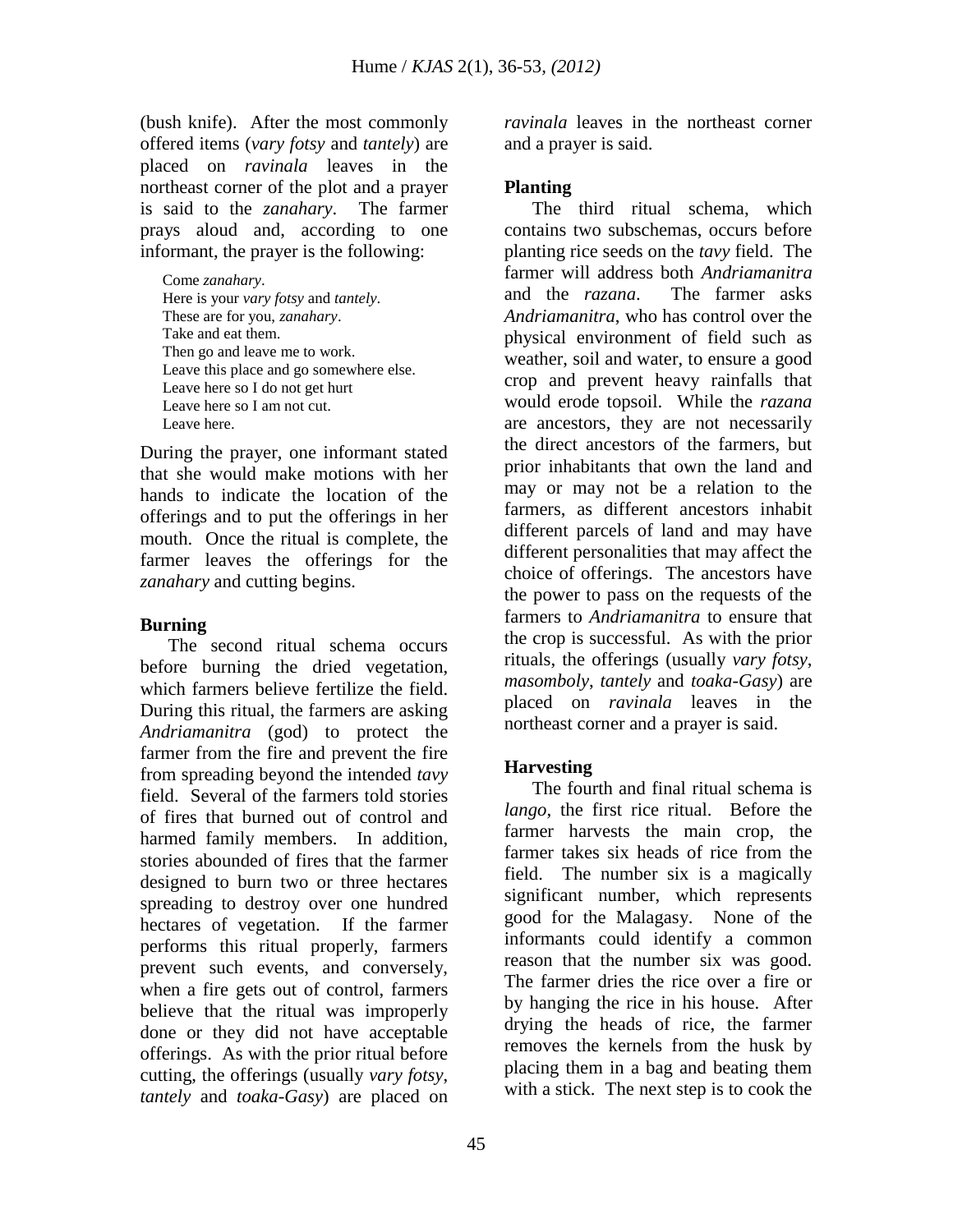rice in a pot over a fire. This rice, along with other offerings (most often *tantely* and either *toaka-Gasy* or *betsabetsa*) are taken to the *Tangalamena* (elder who ensures people properly adhere to the customs), who then prays over the offering to *Andriamanitra* to remove the *tsiny* (bad spiritual powers/sin) so that the farmers may harvest the rice and bring it to their home, thereby bringing the health of the field into their home.

 Each of these four ritual schemas have commonalities, in that they contain a prayer followed by offerings to a spirit. *Lango* is the only ritual that requires more than one participant, but often more than one person is present for all rituals. For example, before cutting, usually the nuclear family is present and often members of the extended family assist with the work in the field. Therefore, while the farmer performs the ceremony, others participate by observation. In this way, the older generation teaches *tavy* ritual schemas to the younger members of the family and often extended family member share similarities in how they choose to perform the rituals.

## **Intracultural Variation**

 The data were analyzed for informant agreement using principal component analysis (PCA) and general linear models (GLM) (in part after Romney, et al. 1986). While Romney, et. al. (1986) used minimal residual factor analysis (MRFA), PCA was used for this analysis as both analyses appear to have similar results. The results of the analysis on the entire sample, Betsimisaraka and each sample area are shown in Table 1. The resulting factor plot (first against second factor scores of informants) reveals the pattern of variation among informants by two variables, community and percentage of total rituals the informant reported done (see Figure 1). When isolated in the factor plot, the three communities (Andasibe, Mahatsara and Ampangalatsary) show that there is a tighter grouping of both the Mahatsara and Ampangalatsary samples than with the Andasibe sample. Both a t-test and GLM analysis were completed to show that community is related to the second factor (t -13.210, f 48.282, p < 0.001). In addition to community being an explanatory variable of the variation in agreement among informants, the percentage of total rituals reported to be done by each informant shows a pattern corresponding to the second factor (t - 23.187, f 35.393, p <0.001). One way to show these complex relationships is through Figure 1, which shows the spatial relationship between ritual knowledge and location.

**Table 1**. Principal components analysis of the intra- and intercultural variation in the cultural model of *tavy.*

| Sample Group                    |    | 1 <sup>st</sup> Factor | Variance Explained by Ratio Between the $1st$ and<br>$2nd$ Eigenvalues |
|---------------------------------|----|------------------------|------------------------------------------------------------------------|
| All                             |    | 185 40.18%             | 3.3:1                                                                  |
| Betsimisaraka                   |    | 149 40.05%             | 3.4:1                                                                  |
| Betsimisaraka in Andasibe       | 50 | 49.44%                 | 3.4:1                                                                  |
| Betsimisaraka in Mahatsara      | 49 | 42.41%                 | 3.8:1                                                                  |
| Betsimisaraka in Ampangalatsary | 50 | 47.08%                 | 4.3:1                                                                  |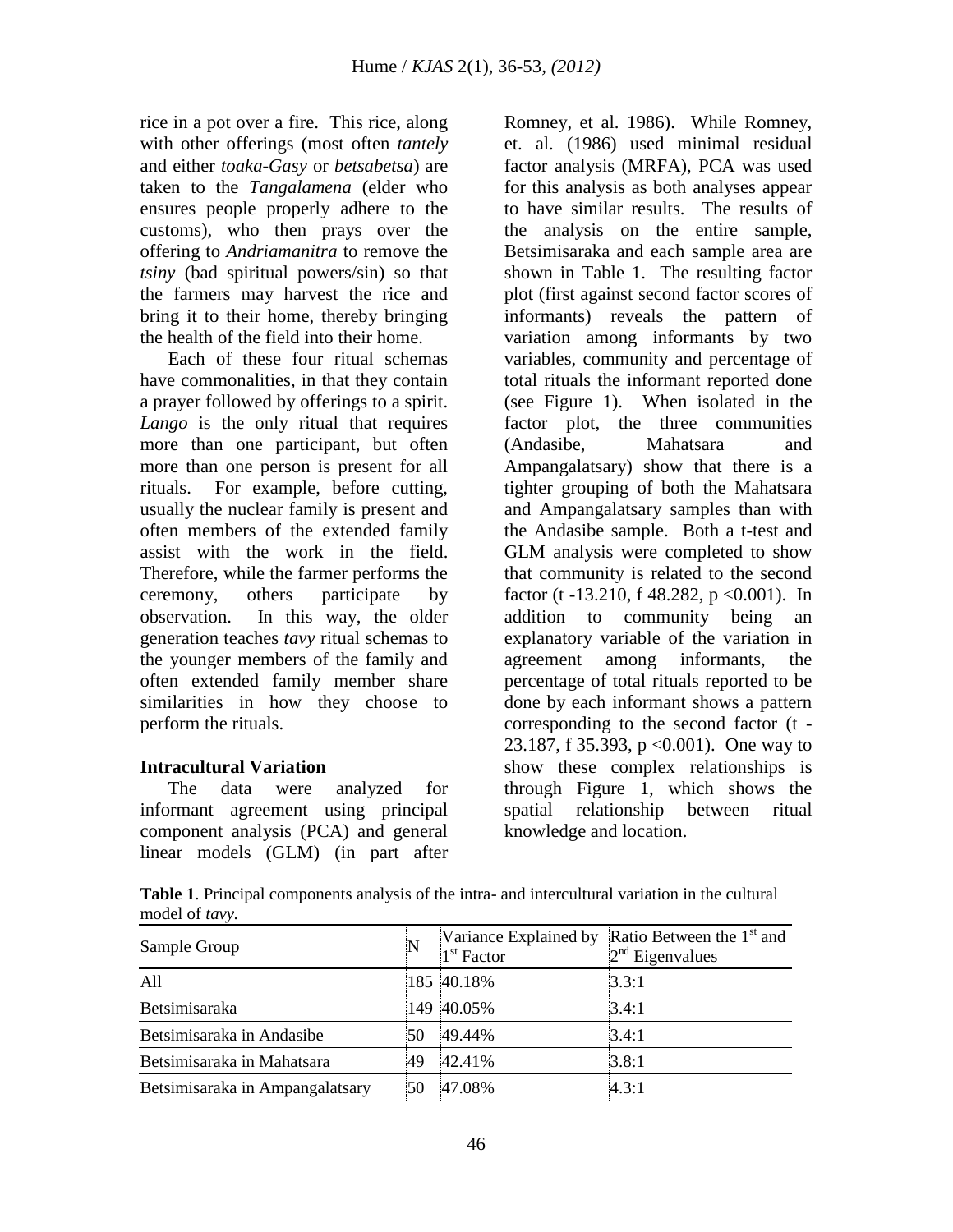The variation on the second factor shows that the percentage of rituals known relates to the location in which the informants live, but does not explain the degree of conservation influence on knowledge (see Figure 1). Using a simple Pearson's correlation, the relationship between the percentage of *tavy* rituals known and the number of conservation organizations in the area (Andasibe 7, Mahatsara 3 and Ampangalatsary 1) are negatively correlated (r  $-0.585$ , p  $\lt 0.001$ ). Assuming that the conservation organizations active within each area are having an equal effect in their education programs, the hypothesis, as knowledge of non-indigenous conservation practices increases, knowledge of *tavy* decreases, is accepted.



**Figure 1**. Scatter plots of the first factor (overall agreement) and second factor (differentiation) resulting from the principal components analysis of each sample (Andasibe upper-left, Mahatsara upper-right and Ampangalatsary lower-left). The size of each informant point represents the percentage of total rituals performed (30% to 80%, larger points represent larger percentages).

#### **Hypothesis Testing**

 The agreement among informants and hypothesis testing results help explain the cultural variation in knowledge among informants, but the

particular differences in knowledge are attained only through a detailed examination of each item that constructs the cultural model of *tavy*. To itemize the difference in ritual knowledge, the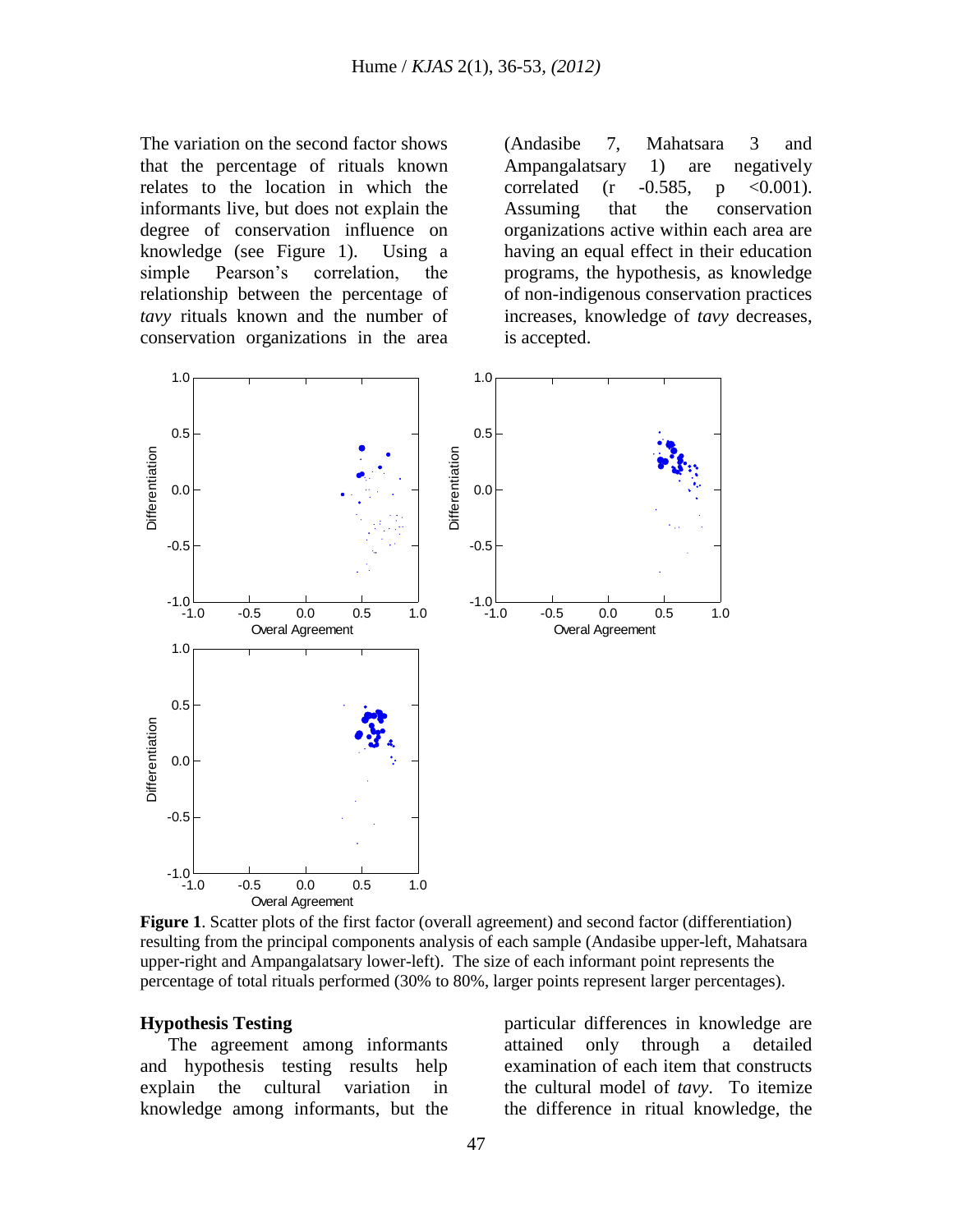first step was to change the cultural model data from rating on a four-point scale to binary data so that the data would represent the farmer's reported correct practice of the item, rather than strength of what the farmer reported (e.g., strong and mild agreement as 1; strong and mild disagreement as 0). From this data, calculations were made of sample means and resulting percentages for each individual response. Next, the data were consolidated from each informant percentages as a whole and by community (Andasibe, Mantadia and Ampangalatsary), as well as, by prayers and individual offerings (see Table 2). In other words, the data is a summary of each practice across the five rituals, so each prayer variable is from the five rituals and combined into one composite variable of prayer (see Table 3).

**Table 2**. Percentage of farmers reporting ritual prayer and traditional offerings in regions with high (Andasibe), moderate (Matsara) and low (Ampangalatsary) presence of conservation organizations.

| Ritual Schema<br>(entity) | Item              | All  | Andasibe | Mahatsara | Ampangalatsary |
|---------------------------|-------------------|------|----------|-----------|----------------|
| Cutting                   | Pray              | 70%  | 36%      | 85%       | 95%            |
| (Zanahary)                | Vary Fotsy        | 50%  | 9%       | 64%       | 82%            |
|                           | Masomboly         | 0%   | 0%       | 0%        | 0%             |
|                           | Tantely           | 58%  | 12%      | 78%       | 90%            |
|                           | Toaka-Gasy        | 1%   | 0%       | 0%        | 3%             |
|                           | <b>Betsabetsa</b> | 1%   | 2%       | 0%        | 2%             |
| <b>Burning</b>            | Pray              | 78.% | 68%      | 78%       | 90%            |
| (Andriamanitra)           | Vary Fotsy        | 27%  | 5%       | 31%       | 48%            |
|                           | Masomboly         | 0%   | 0%       | 0%        | 0%             |
|                           | Tantely           | 28%  | 8%       | 39%       | 38%            |
|                           | Toaka-Gasy        | 26%  | 14%      | 25%       | 40%            |
|                           | <b>Betsabetsa</b> | 7%   | 2%       | 8%        | 10%            |
| Planting                  | Pray              | 76%  | 61%      | 83%       | 87%            |
| (Razana)                  | Vary Fotsy        | 40%  | 11%      | 47%       | 65%            |
|                           | Masomboly         | 35%  | 14%      | 34%       | 62%            |
|                           | Tantely           | 42%  | 20%      | 39%       | 68%            |
|                           | Toaka-Gasy        | 25%  | 5%       | 29%       | 45%            |
|                           | <b>Betsabetsa</b> | 14%  | 2%       | 14%       | 28%            |
| Planting                  | Pray              | 80%  | 77%      | 80%       | 83%            |
| (Andriamanitra)           | Vary Fotsy        | 30%  | 8%       | 32%       | 53%            |
|                           | Masomboly         | 29%  | 11%      | 29%       | 50%            |
|                           | Tantely           | 33%  | 12%      | 32%       | 57%            |
|                           | Toaka-Gasy        | 1%   | 3%       | 0%        | 0%             |
|                           | <b>Betsabetsa</b> | 17%  | 2%       | 13%       | 38%            |
| Harvesting                | Pray              | 22%  | 5%       | 27%       | 35%            |
| (Andriamanitra)           | Vary Fotsy        | 46%  | 21%      | 51%       | 68%            |
|                           | Masomboly         | 0%   | 0%       | 0%        | 0%             |
|                           | Tantely           | 10%  | 3%       | 12%       | 17%            |
|                           | Toaka-Gasy        | 9%   | 3%       | 12%       | 13%            |
|                           | <b>Betsabetsa</b> | 11%  | 3%       | 12%       | 18%            |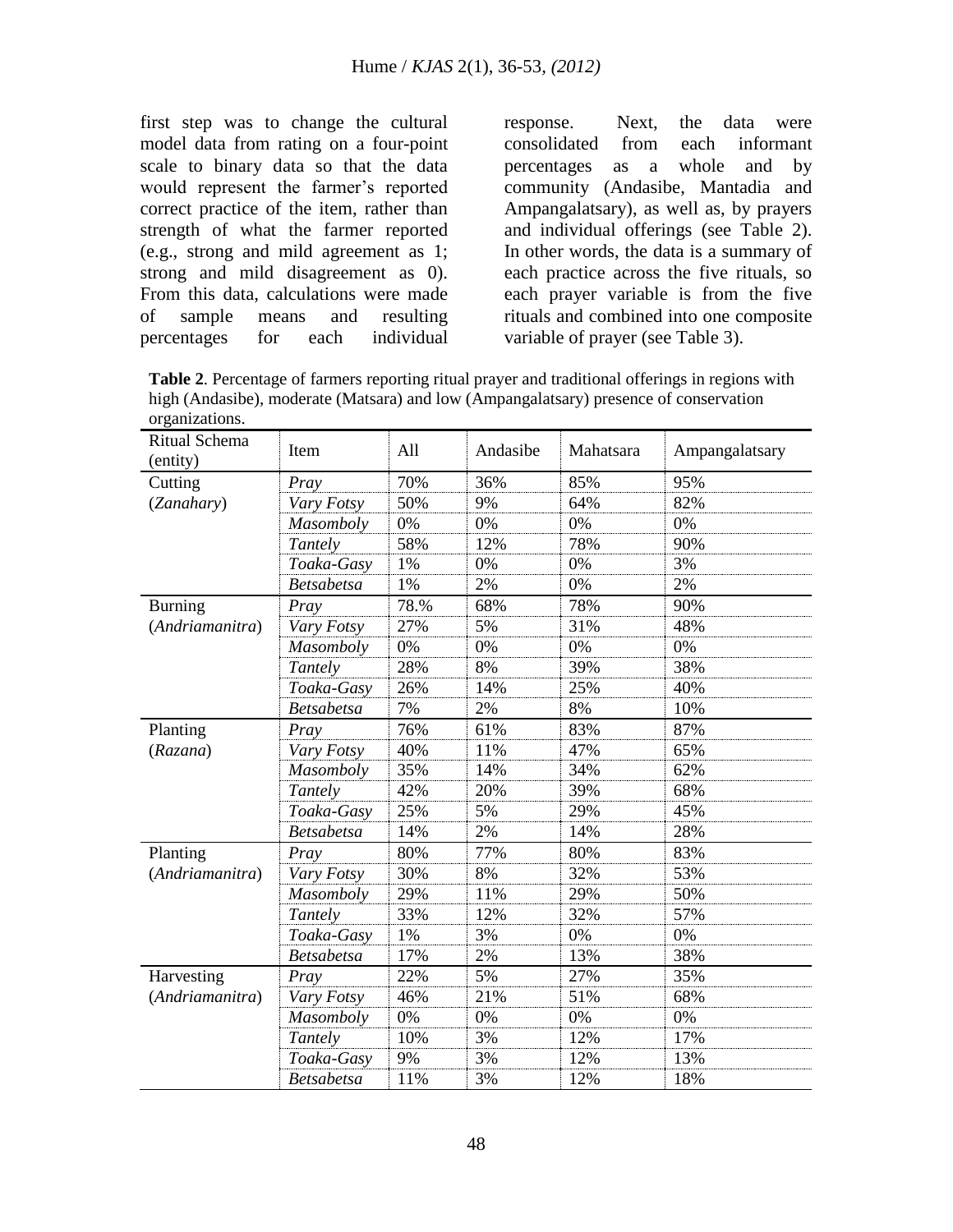In many of the items, there is little or no difference in the responses of the informants (e.g., when cutting none of the informants offer *masomboly* to the *zanahary*; see Table 2). However, in other items, there is a significant variance in the responses of the informants (e.g., when cutting one offers *tantely* to the *zanahary* – Andasibe 12.12%, Mahatsara 77.97% and Ampangalatsary 90.00%). Whether there is little or great variation among the individual items listed in Table 3, a general trend correlates with the amount of active conservation organizations. In Table 3, the trend is more obvious as Andasibe has the lowest percentage of respondents knowing the use of the item across rituals and Ampangalatsary informants having the highest percentage of informant responding that they knew the item.

**Table 3**. Composite variable percentage of farmers reporting ritual prayer and traditional offerings in regions with high (Andasibe), moderate (Matsara) and low (Ampangalatsary) presence of conservation organizations.

| Item             | All | Andasibe | Mahatsara | Ampangalatsary |
|------------------|-----|----------|-----------|----------------|
| Prayer           | 74% | 64%      | 78%       | 81%            |
| Offer Vary Fotsy | 54% | 33%      | 58%       | 72%            |
| Offer Masomboly  | 35% | 28%      | 34%       | 41%            |
| Offer Tantely    | 50% | 33%      | 54%       | 63%            |
| Offer Toaka-Gasy | 32% | 27%      | 32%       | 39%            |
| Offer Betsabetsa | 35% | 30%      | 35%       | 39%            |
| Total            | 47% | 36%      | 49%       | 56%            |

## **DISCUSSION**

 The cultural model of *tavy*, as demonstrated by the principal components analysis, is a shared set of knowledge. *Tavy* knowledge is shared, but this sharing is not perfect; not every farmer reports the same ritual behavior. When one farmer was asked why he responded to the questions differently than his three close friends, the informant stated that he had learned what he knows from his parents and his friends learned what they know from their own parents. Another informant stated that she does not speak to other farmers about the rituals or anything else to do with farming. It appears from these statements and the results of the analysis that a better understanding of the sharedness of ritual knowledge would include an analysis of kinship relatedness, but kinship relationships

were not collected.

 The analysis has not falsified the hypothesis that as knowledge of nonindigenous conservation practices increases, knowledge of *tavy* decreases. The difference found was a measure of conservation organization education by number of conservation organizations in the sample areas. The numbers used (Andasibe 7, Mahatsara 3 and Ampangalatsary 1) may represent another phenomena that explains the amount of *tavy* ritual knowledge (e.g., degree of urbanity, social control, and/or population density). A simplified and perhaps clearer way to analyze the variation between the three communities is by a simple ANOVA between the amount of ritual performed and the location of the informant. The results of the ANOVA analysis show there is a significant difference between the three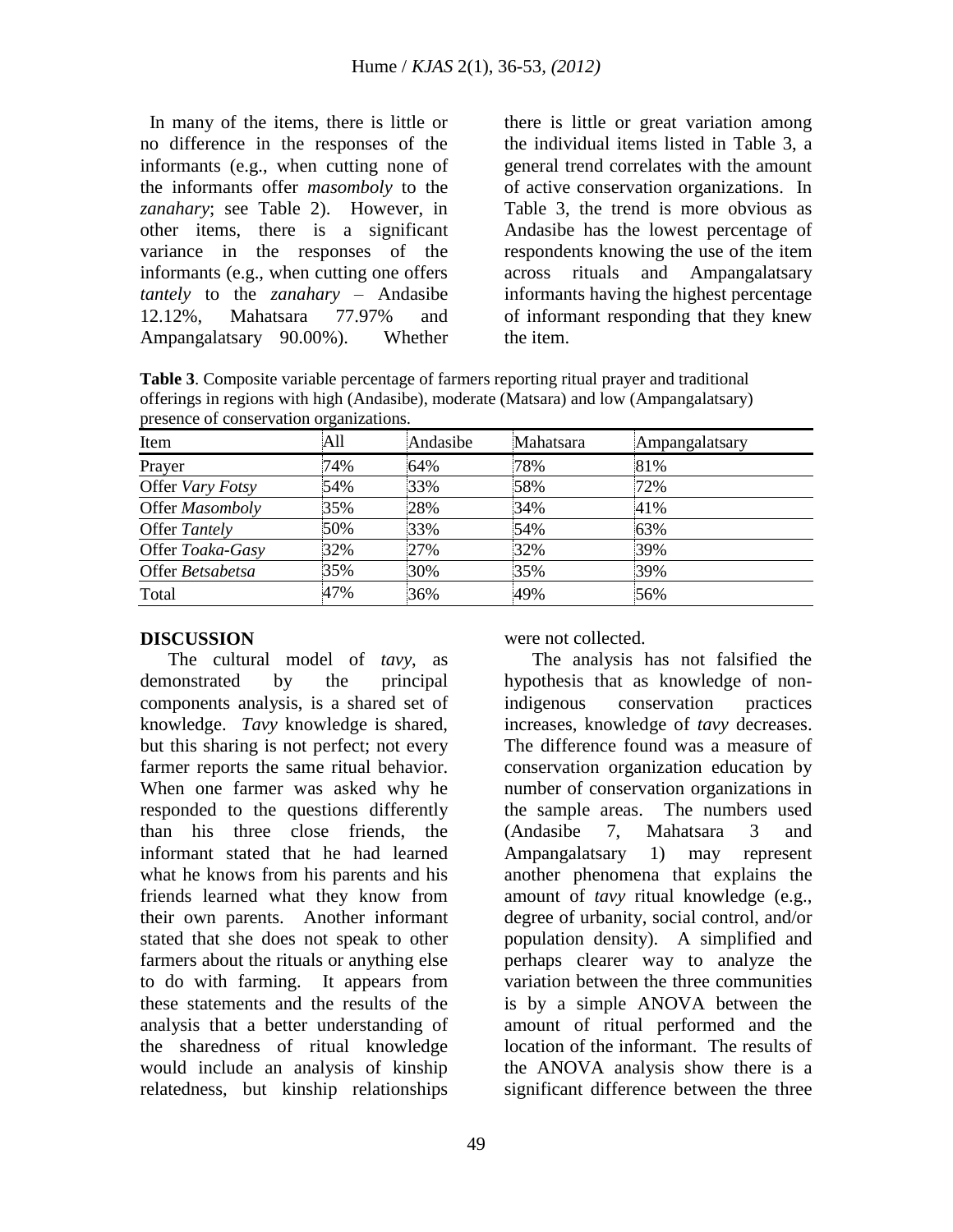communities  $(F \ 22.41, P > .001, \text{ see})$ figure 2). A valid measure of the effects of conservation organizations will entail determination of the discrete items of

information that the conservation organizations are teaching and then ntail testing for those items among the farmers.



**Figure 2.** Least squares means plot from ANOVA between total rituals performed and sample populations (Andasibe 1, Mahatsara 2 and Ampangalatsary 3).

 Are the farmers who had more knowledge regarding *tavy* rituals in more agreement than those who may know the correct answer? By returning to the principal components analysis, one can ascertain what the correct answer may be by examining the scores on the first factor. These scores not only represent the overall agreement, but a high score on the first factor also represents informant's high agreement with others. Using a simple Pearson's correlation, it is evident that there is no relationship between overall agreement (first factor score) and degree of conservation influence  $(r -0.080, P > .05)$ . It is difficult to reason that more ritual knowledge is correct in light of how informants answered why one would use *betsabetsa* instead of *toaka-Gasy*. Some informants stated that the ancestors understood *betsabetsa*, whereas *toaka-Gasy* could upset the ancestors. Other informants stated that any alcohol was

knowledge of using both or knowledge of none? Returning to the data, whether differences in the response to which alcohol used in *tavy* may affect the results of variation in the sample. When alcohol, both *betsabetsa* and *toaka-gasy*, is combined as one variable, the results show that there is less sharing (ratio between the  $1<sup>st</sup>$  and  $2<sup>nd</sup>$  eigenvalues, 3:1). It is clear that the cultural knowledge of *tavy* is more complex than a summative rendition of cultural knowledge. Data analysis is also difficult because of the attempt to measure

appropriate, as the important quality of the offering was the alcohol content. In light of this information, does a loss of cultural knowledge represent knowledge of the use of one over the other,

culture change at one point in time across three communities, rather than following one community over time. It would have been better to have an assessment of the variation in *tavy* ritual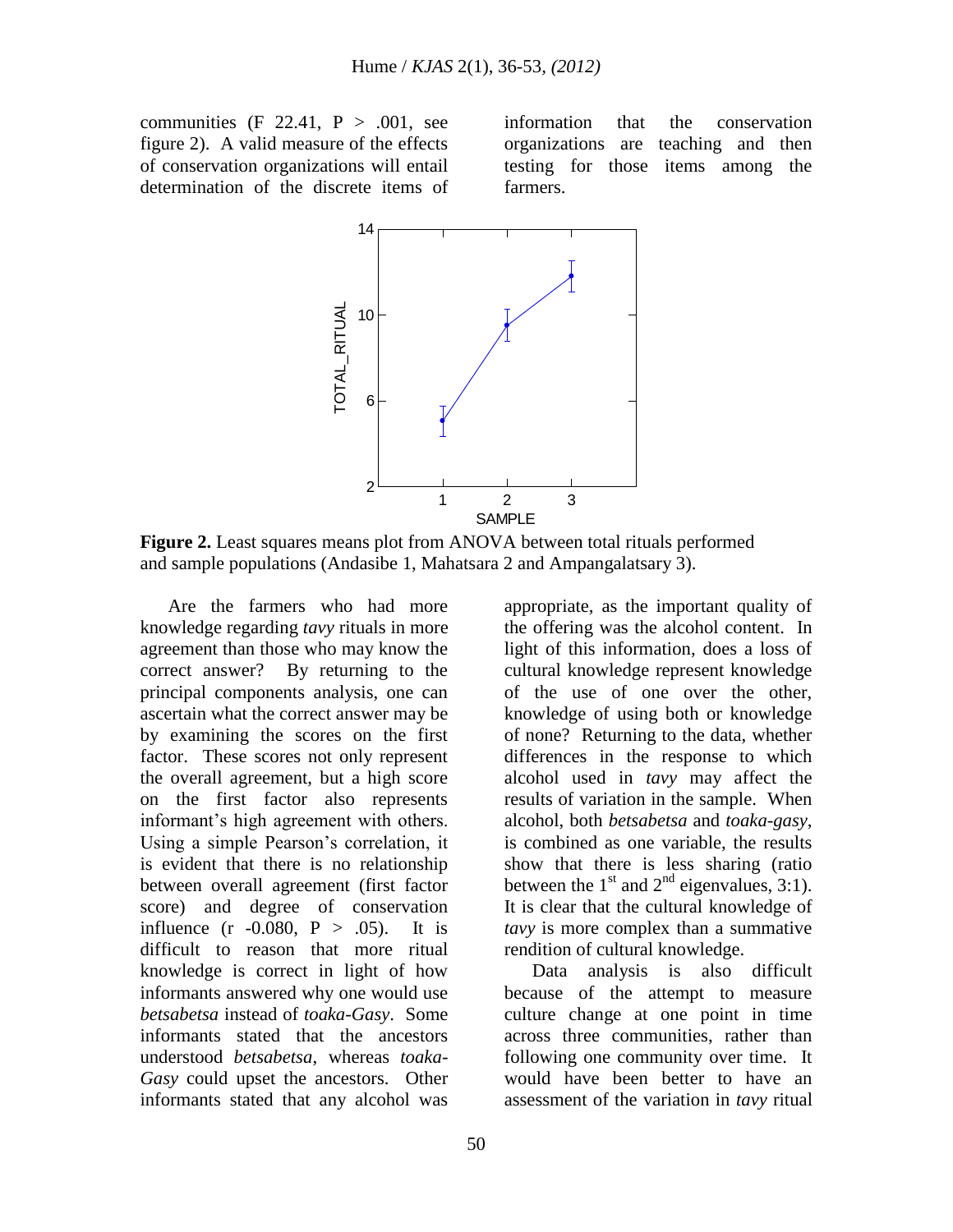knowledge before conservation organizations began educational program in the area so one could compare before and after the effect conservation organizations have had on the farmers. It could have been determined, for instance, whether the discrepancy between *betsabetsa* and *toaka-Gasy* was a result of something other than conservation organization influence. In addition, it could be determined if more ritual knowledge or different ritual knowledge was the better estimation of conservation organization influence. However, this historical information is not available and the current data may serve as a beginning of a measurement datum for future analyses.

## **CONCLUSION**

The beliefs of the Malagasy are not identical, not even in a small area, such as Andasibe. The farmers living in Andasibe know less ritual behaviors than those living in the more rural areas of Mahatsara and Ampangalatsary. This variation in beliefs suggests that development project must have a diverse program to address the cultural variation in beliefs even for an area as small as this research area. The current danger of the conservation programs in Madagascar is that they will favor technological advancement at the cost of cultural preservation. However, with the addition of this research to their repertoire, one hopes that these organizations and others will acknowledge and take into consideration culture when attempting to change people's lives. Eventually, the farmers will do whatever it takes to feed their families, regardless of what rituals, or lack thereof, are performed. By making the project culturally more acceptable

not only does the project increase its chances of being viable, but also hastens the time when the new agricultural practice is acceptable and thereby having the farmers participate in a successful conservation project while there still is area left to protect.

#### **REFERENCES**

- Alvard, Michael S. 1995. Intraspecific Prey Choice by Amazonian Hunters. Current Anthropology 36(5):789-818.
- Alvard, Michael S., and Lawrence Kunzar. 2001. Deferred Harvests: The Transition from Hunting to Animal Husbandry. American Anthropologist 103(2):295-311.
- Boster, James S. 1981. How the Exceptions Prove the Rule: An Analysis of Informant Disagreement in Aguaruna Manioc Identification, Dissertation, University of California.
- ----------. 1984. Inferring Decision Making from Preferences and Behavior: An Analysis of Aguaruna Jívaro Manioc Selection. Human Ecology 12(4):343-358.
- ----------. 1985. Selection for Perceptual Distinctiveness: Evidence from Aguaruna Cultivars of Manihot esculenta. Economic Botany 39(3):310-325.
- ----------. 1987. Agreement Between Biological Classification Systems is not Dependent on Cultural Transmission. American anthropologist 89(4):914-920.
- Brewer, Devon D., A. Kimball Romney, and William H. Batchelder. 1991. Consistency and Consensus: A Replication.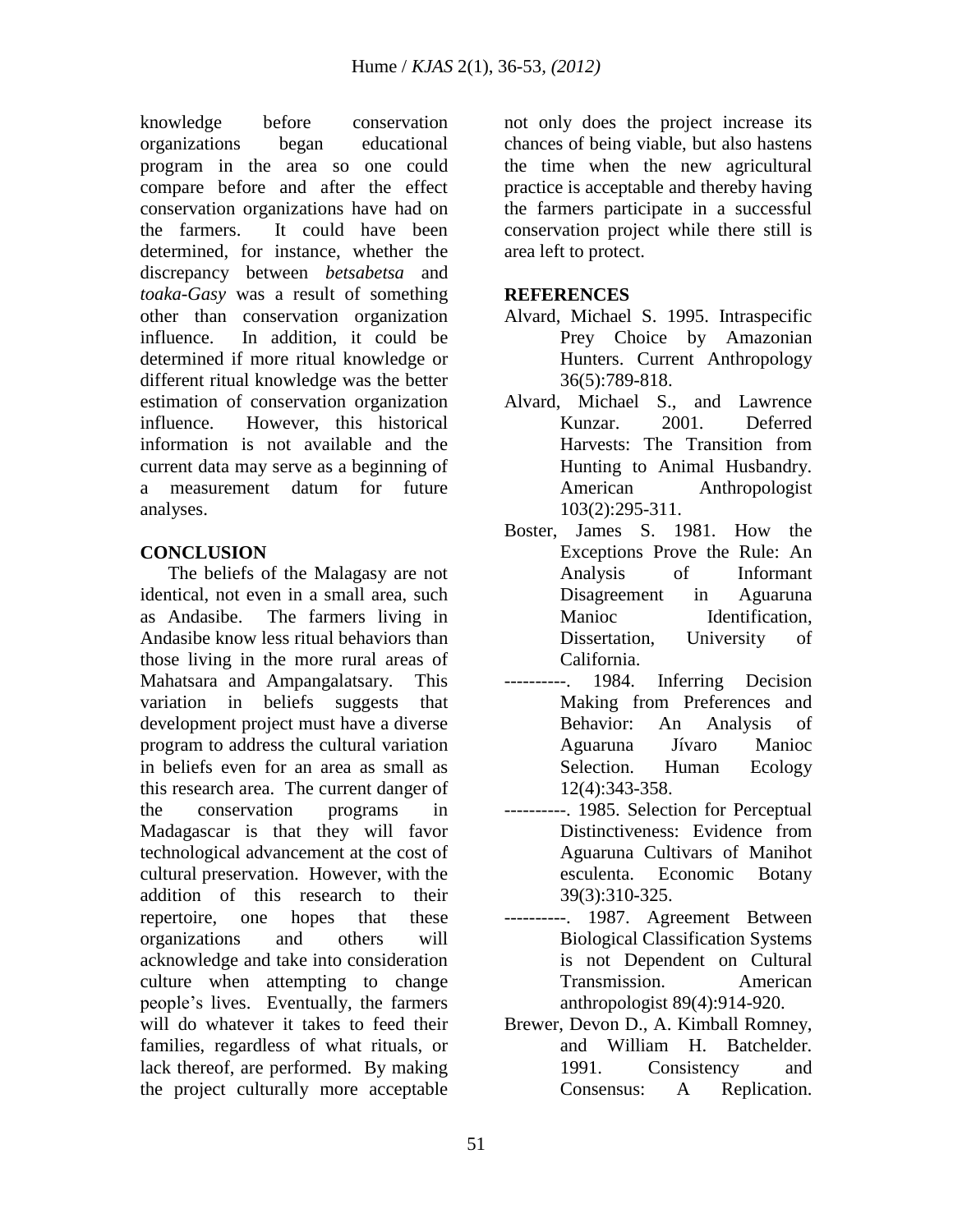Journal of Quantitative Anthropology 3:195-205.

- Craik, Kenneth. 1943. The Nature of Explanation. Cambridge: Cambridge University Press.
- D'Andrade, Roy Goodwin. 1995. The Development of Cognitive Anthropology. New York: Cambridge University Press.
- Durbin, Joana C., and Jonny A. Ralambo. 1994. The Role of Local People in the Successful Maintenance of Protected Areas in Madagascar. Environmental Conservation 21(2):115-120.
- Garro, Linda C. 1988. Explaining High Blood Pressure: Variation in Knowledge About Illness. American Ethnologist 15:98-119.
- ----------. 2000. Remembering What One Knows and the Construction of the Past: A Comparison of Cultural Consensus Theory and Cultural Schema Theory. Ethos 28(3):275-319.
- Gezon, Lisa L. 1997a. Institutional Structure and the Effectiveness of Integrated Conservation and Development Projects: Case Study from Madagascar. Human Organization 56(4):462-470.
- ----------. 1997b. Political Ecology and Conflict in Ankarana, Madagascar. Ethnology 36(2):85-100.
- ----------. 1999a. From Adversary to Son: Political and Ecological Process in Northern Madagascar. Journal of Anthropological Research 55(1):71-97.
- --. 1999b. Of Shrimps and Spirit Possession: Toward a Political Ecology of Resource Management in Northern Madagascar. American Anthropologist 101(1):58-67.
- Harper, Janice. 2002. Endangered Species: Health, Illness and Death Among Madagascar's People of the Rainforest. Durham: Carolina Academic Press.
- Hume, Douglas William. *In press*. A Short History of Human-Environmental Relations in Madagascar. Taloha 20.
- ----------. 2006a. Swidden Agriculture and Conservation in Eastern Madagascar: Stakeholder Perspectives and Cultural Belief Systems. Conservation and Society 4(2):287-303.
- ----------. 2006b. Tanim-Bary Rituals Among the Betsimisaraka in Andasibe. Taloha 16-17.
- ----------. 2009 Vary Gasy: Meanings of Rice and Implications for Agricultural Development in Eastern Madagascar. Plantes et sociétés dans l'océan Indien occidental [Plants and People in the Western Indian Ocean]. Etudes Océan Indien 42/43:243- 56.
- IRRI. 2004. Facts About Cooperation: Madagascar and the IRRI. http://www.irri.org/media/pdfs/m adagascar.pdf, accessed May 14, 2004: International Rice Research Institute.
- Kant, Immanuel. 1929 [1781]. Critique of Pure Reason, N. K. Smith, translator. London: Macmillian.
- Kleymeyer, Charles D. 1994. Cultural Traditions and Community-based Conservation. In Natural Connections: Perspectives in Community-based Conservation. D.W.a.R.M. Wright, ed. Pp. 323- 346. Washington, D.C.: Island Press.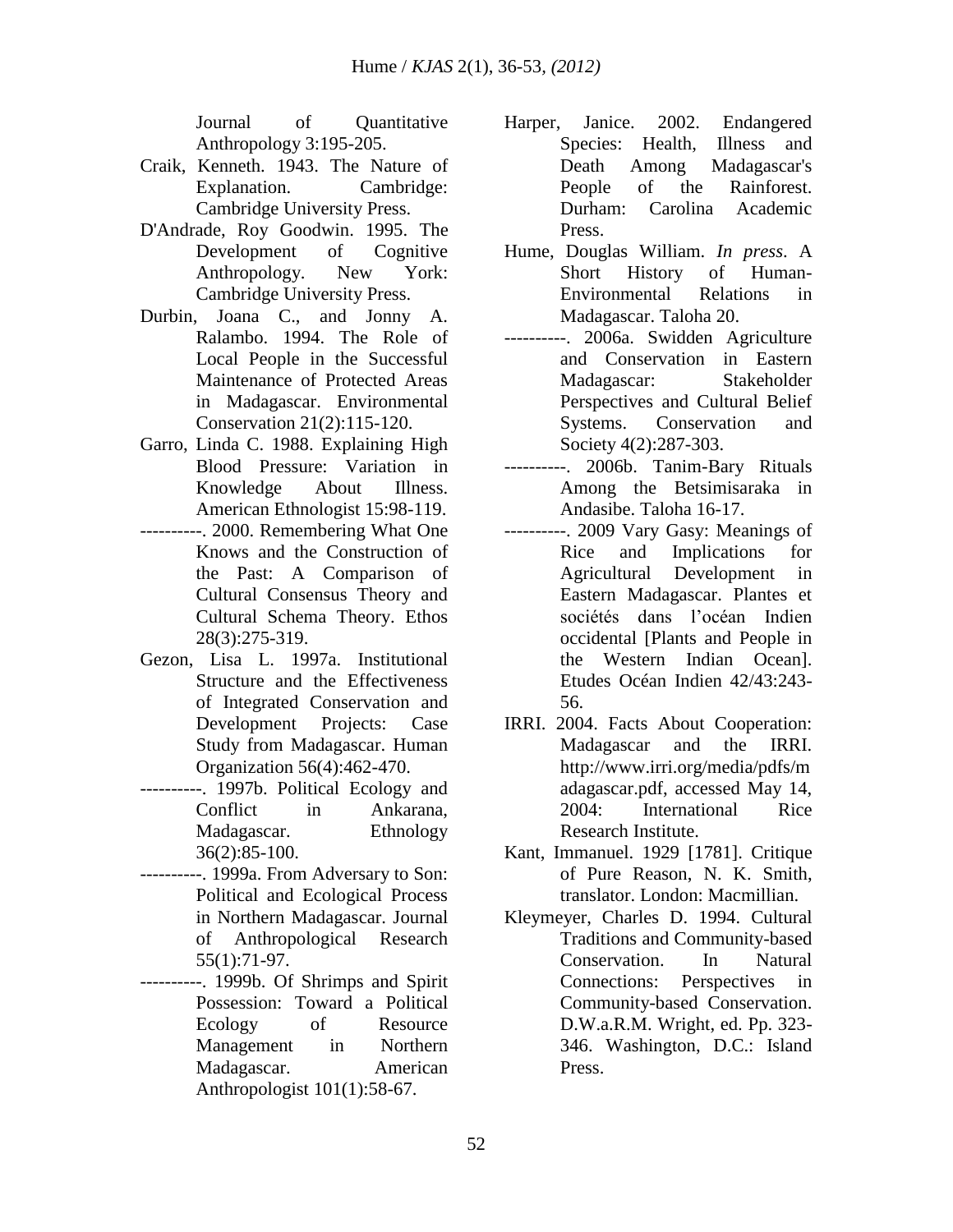- Kronenfeld, David B. 2000. Cultural Models: Collective Knowledge and Individual Representations. American Anthropological Association Annual Meetings, San Francisco, 2000.
- Mandler, George. 1984. Mind and Body: The Psychology of Emotion and Stress. New York: Norton.
- Nazarea, Virginia D. 1999. Lenses and Latitudes in Landscapes and Lifescapes. In Ethnoecology: Situated Knowledge/Located Lives. V.D. Nazarea, ed. Pp. 91- 106. Tucson: University of Arizona Press.
- Rabetaliana, Hanta, and Peter Schachenmann. 1999. Coordinating Traditional Values, Scientific Research and Practical Management to Enhance Conservation and Development Objectives in the Andringitra Mountains, Madagascar: Lessons Learned. African Studies Quarterly 3(2).
- Razafiarivony , Michel. 1995. Le Riz, un Aspect de l'Identite Culturelle Malgache en Question. *In* Ebb and Flow of Influences. S. Evers and M. Spindler, eds. Pp. 237- 247. Leiden: IIAS.
- Romney, A. Kimball, William H. Batchelder, and Susan C. Weller. 1987. Recent Applications of Consensus Thoery. American Behavioral Scientist 31:163-177.
- Romney, A. K. 1989. Quantitative Models, Science and Cumulative Knowledge. *Journal of Quantitative Anthropology* 1:153-223.
- ---------. 1994. "Cultural Knowledge and Cognitive Structure," in *The Making of Psychological Anthropology II*. Edited by M.

Suárez-Orozco, G. Spindler, and L. Spindler, pp. 254-283. Fort Worth: Harcourt Brace.

- --------. 1999. Culture Consensus as a Statistical Model. *Current Anthropology* 40:103-15.
- --------, Susan C. Weller, and William H. Batchelder. 1986. Culture as Consensus: A Theory of Culture and Informant Accuracy. American Anthropologist 88:313-38.
- Ruttan, Lore M., and Monique Borgerhoff Mulder. 1999. Are East African Pastorialists Truly Conservationists? Current Anthropology 40(5):621-652.
- Schareika. Nikolaus. 2001. Environmental Knowledge and Pastoral Migration Among the Wodaabe of South-Eastern Niger. Nomadic Peoples 5(1):65- 88.
- Shore, Bradd. 1996. Culture in Mind: Cognition, Culture, and the Problem of Meaning. New York: Oxford University Press.
- Strauss, Claudia, and Naomi Quinn. 1997. A Cognitive Theory of Cultural Meaning. Cambridge: Cambridge University Press.
- Western, David, and R. Michael Wright. 1994. The Background to Community-based Conservation. In Natural Connections: Perspectives in Communitybased Conservation. D. Western and R.M. Wright, eds. Pp. 1-12. Washington, D.C.: Island Press.
- Winterhalder, Bruce, and Flora Lu. 1997. A Forager-Resource Population Ecology Model and Implications for Indigenous Conservation. Conservation Biology 11(6):1354-1364.